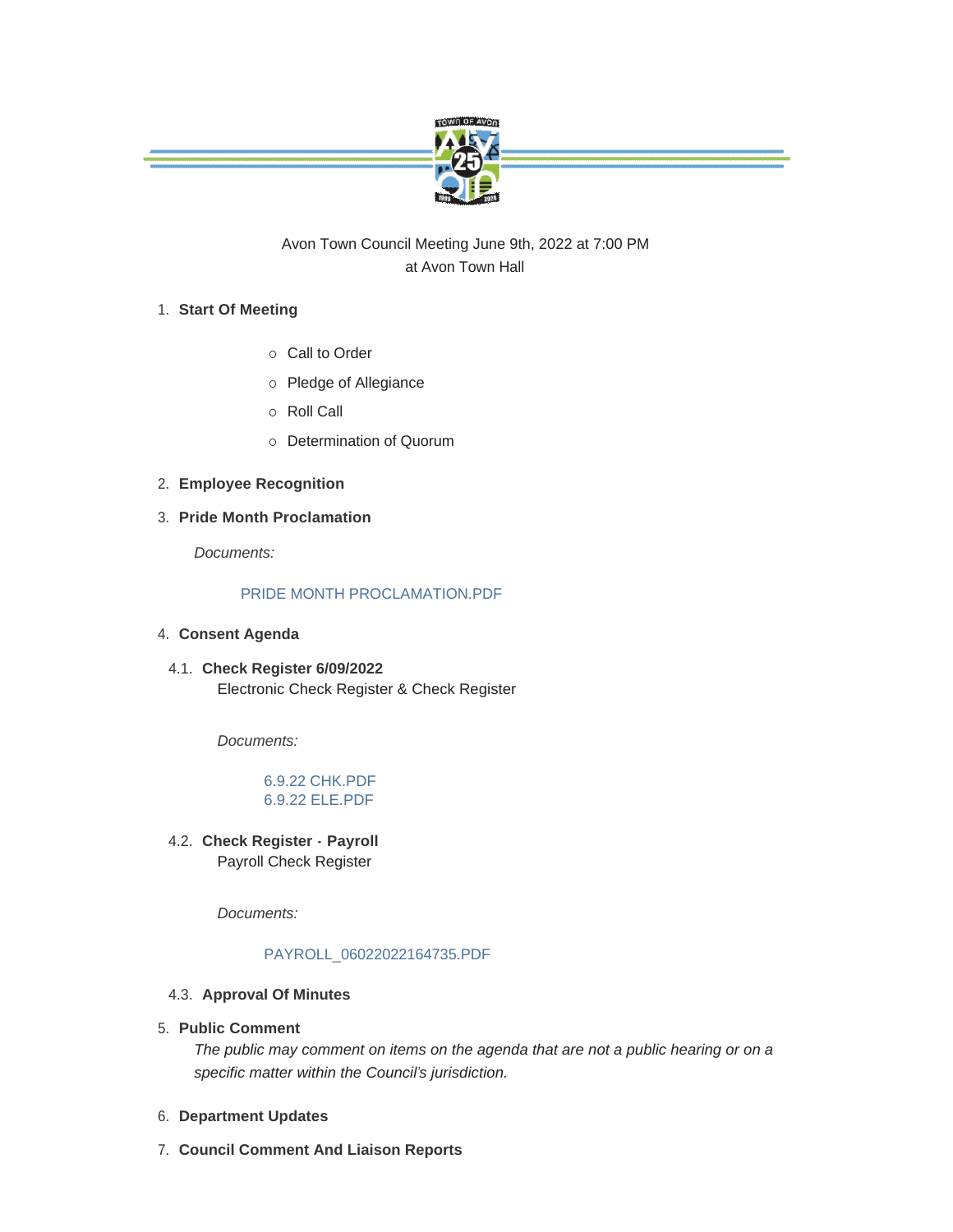## **New Business** 8.

## **Ronald Reagan At CR 100 N Detector Replacements** 8.1.

*Documents:*

#### [PUCK QUOTE 052520225.PDF](https://www.avongov.org/AgendaCenter/ViewFile/Item/641?fileID=445)

## **Introduction Sycamore Preserve ZA 2022-08** 8.2.

*Documents:*

[AMH-PATEL-AVON-LETTERINTENT.PDF](https://www.avongov.org/AgendaCenter/ViewFile/Item/642?fileID=438) [PATELPARCELS-AVON-AERIAL.PDF](https://www.avongov.org/AgendaCenter/ViewFile/Item/642?fileID=439) [AMH-SYCAMOREPRESERVE-CONCEPTPLAN\(4-23-22\).PDF](https://www.avongov.org/AgendaCenter/ViewFile/Item/642?fileID=440)

## **Introduction Glenrock Springs ZA 2022-09** 8.3.

*Documents:*

[AMH-EATON-AVON-LETTERINTENT.PDF](https://www.avongov.org/AgendaCenter/ViewFile/Item/643?fileID=441) [EATONPARCEL-AVON-AERIAL.PDF](https://www.avongov.org/AgendaCenter/ViewFile/Item/643?fileID=442) [AMH-GLENROCKSPRINGS-CONCEPTPLAN\(5-3-22\).PDF](https://www.avongov.org/AgendaCenter/ViewFile/Item/643?fileID=443)

## **Committee Appointments** 8.4.

#### **Ordinance** 9.

## **Ordinance 2022-15: ZA 22-07 Floodplain Regulation Amendment** 9.1.

*Documents:*

[2022-15 FLOODPLAIN.PDF](https://www.avongov.org/AgendaCenter/ViewFile/Item/555?fileID=437) [CERTMEMO.22.07.PDF](https://www.avongov.org/AgendaCenter/ViewFile/Item/555?fileID=444)

#### **Introduction Ordinance 2022-16: Annexation Of Property On CR 900 E** 9.2.

*Documents:*

[ORDINANCE 2022-16.PDF](https://www.avongov.org/AgendaCenter/ViewFile/Item/644?fileID=447) [ORDINANCE 2022 -16 EXHIBIT.PDF](https://www.avongov.org/AgendaCenter/ViewFile/Item/644?fileID=448)

**Introduction Ordinance 2022-17 Annexation Of Property On CR 200N** 9.3.

*Documents:*

[ORDINANCE 2022-17.PDF](https://www.avongov.org/AgendaCenter/ViewFile/Item/645?fileID=449) [EXHIBIT ORDINANCE 2022-17.PDF](https://www.avongov.org/AgendaCenter/ViewFile/Item/645?fileID=450)

**Introduction Ordinance 2022-18: Amending Salary Ordinance** 9.4.

*Documents:*

[ORDINANCE 2022-18.PDF](https://www.avongov.org/AgendaCenter/ViewFile/Item/646?fileID=452) [ORDINANCE 2022-18 EXHIBIT A.PDF](https://www.avongov.org/AgendaCenter/ViewFile/Item/646?fileID=453)

**Legal Counsel Report** 10.